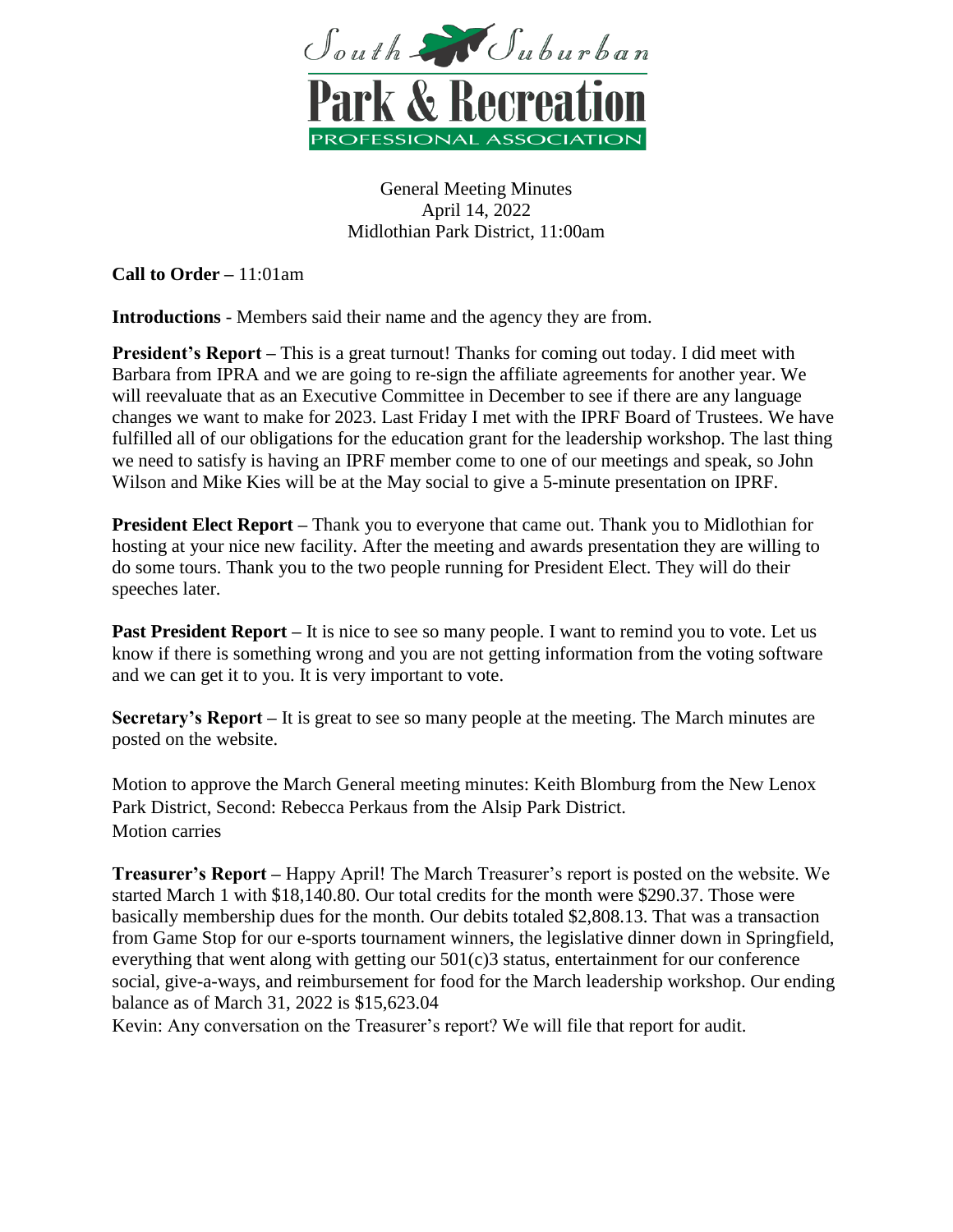

General Meeting Minutes April 14, 2022 Midlothian Park District, 11:00am

# **Committee Reports**

- **Athletics (Keith Blomberg) –** We met on March 21 and had 4 in attendance. We talked about all things staff related – recruiting, evaluation, and staff appreciation. Our next meeting is April 18. We will have a presentation from Mojo Youth Sports and he is going to talk about his mobile app.
- **Awards (Rachel Bauer & Kristine Wahlgren) –** Today is the awards banquet. This meeting is about celebrating our members so we are scrolling all of our members and the organizations they belong to on the screen. Thank you Annie for putting that together for us. We also have a backdrop so we want to get pictures of the award winners.
- **Day Camp/Teens (Meghan Fenlon)** If you are a camp supervisor, the camp meeting is going to be April 21 at 10am at the Tinley Park Park District. The Day Camp workshop meeting is going to be Wednesday at the Tinley Park Park District. The Day Camp workshop is Friday, June 3 at Tinley Park, so look for details to come out. If you are interested in joining either committee, let me know.
- **Diversity (Keith Wallace & Nikki Gotsch)-** We will have a meeting next month so if you are interested let me know.
- **Early Childhood (Karen Cooper, Scott Gray, Kelly Matson) –** We are meeting next week.
- **Facilities (Chris Finn & Rachel Bauer) –** We will meet April 27 via Zoom. Topics include splash pads, pools, dog parks, and community gardens. The link is on the website.
- **Legislative (Hollice Clark & Greg Lewis) –** We met on April 4 at Homewood Flossmoor Coyote Run. We had 15 members in attendance and covered a variety of issues. We discussed the meeting dates for next year. Our next meeting is scheduled to be of Leigh Creek South Park and Lincolnway Special Rec facility on May 2 with lunch at noon.

Kevin: With the May legislative meeting, when we budgeted for the Legislative committee, they had \$900 allocated for Parks Day. Because Parks Day did not happen, we have a significant fund balance. The Board has approved reallocating \$450 of that to pay for the lunch for that meeting.

- **Membership/Publicity (Jason Braglia & Beth Nagel) –** We got 7 new members from last meeting to this meeting. Just a reminder the voting that is going to be happening, if you have not been receiving any email let me know because we will need to verify your email is correct for the voting software.
- **Professional Development (Olga Viano & Beth Nagel) –** We have all of our meeting locations set for next year. Thank you to those that are hosting a meeting. We like to mix up the locations each year and we have some new locations next year. We are working on the educational sessions planned out for next year.
- **School Age (Rebecca Perkaus) –** We met on March 25 and talked about staff evaluations for part-time staff, youth programming, and summer programming ideas for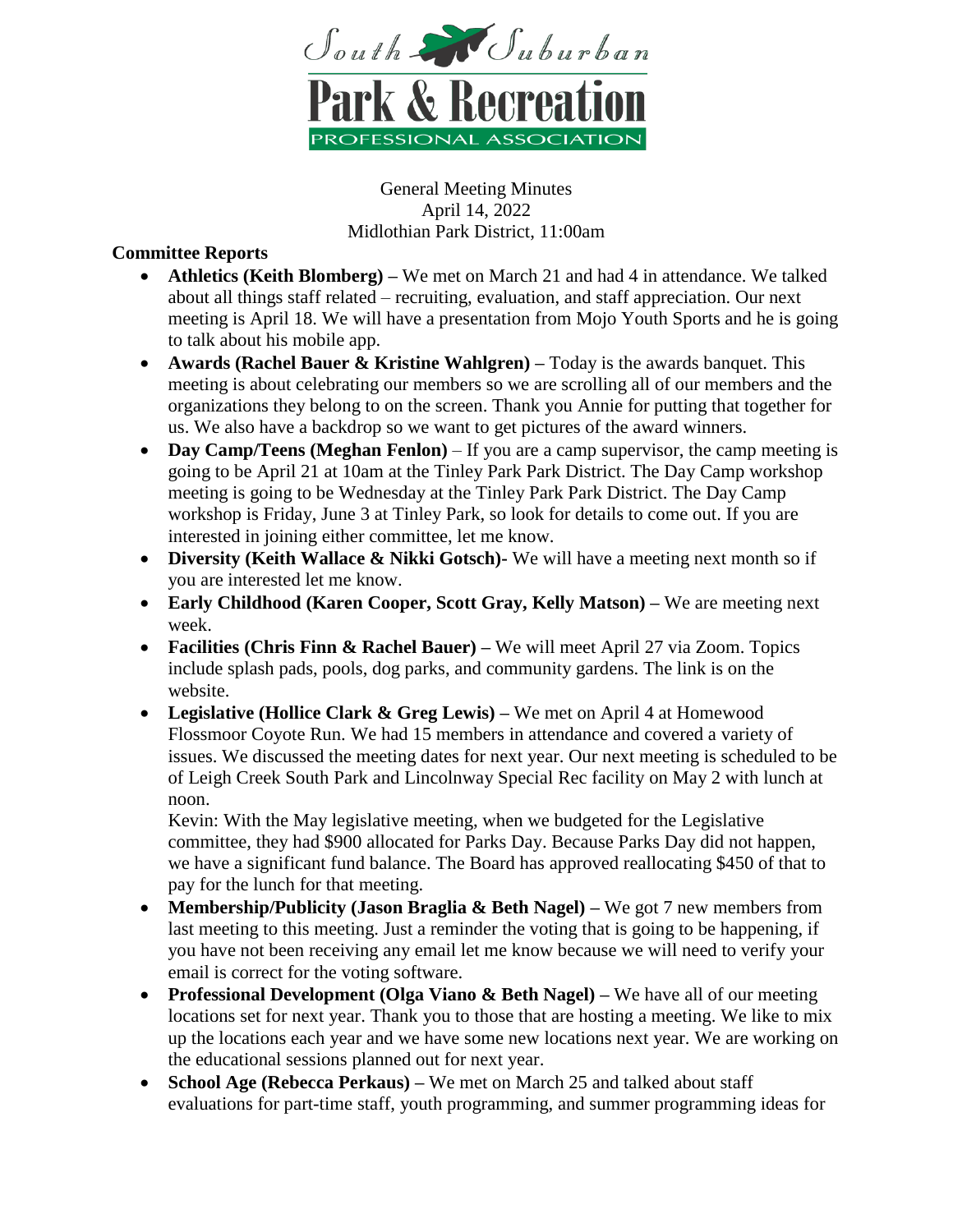

General Meeting Minutes April 14, 2022

Midlothian Park District, 11:00am

youth. Our next meeting is going to be the last one of the schoolyear on April 22 at the Inwood golf course in Joliet.

- **Social (Nikki Gotsch & Erin Cortilet)**-Lauren is going to take it over for next year. Our closing social is on May 12 from 12 – 3pm at Khaos Brewcade in Plainfield. It is going to be complimentary. We will send out a registration link on Monday the  $18<sup>th</sup>$ .
- **Special Events (Eric Sloyan) –** We met yesterday and went over our Easter events and food trucks; how much we charge and how often we have them come out. Our next meeting will be on May 10 and we will go over summer events.
- **Sponsorship/Marketing (Amy Maher & Jason Braglia) –** We are meeting next Tuesday. I sent out a social collateral piece to market organizations. We are going to discuss potential sponsors for next year.
- **Student (Delaney Harty) –** We didn't formally meet this month, but met as a grading committee; myself, Marie from Lemont, Beth, and Kevin We met over grading scales of applicants. Our next meeting is April 19 at 2 pm via Zoom.

# **Old Business**

 Strategic Plan Update – We met last month and worked on the survey that we are going to put out. I am putting the material together and will have that out to the committee by the end next week, so we can get the survey together and hopefully have that out this month.

### **New Business**

- 501(c)3 Status In going through everything with the acquisition of the Wilson Family Fund, we noticed we are not a 501(c)3, so we sent in the paperwork and got approved.
- SSPRPA Items "Wish List" We have a significant fund balance that we are trying to bring down a little bit. We are looking to reinvest into the Association and membership. We met at as Board and Executive committee and have approved comping the May social to everyone in attendance. We are going to purchase another banner, updating the square reader – those were officially approved. We are looking to purchase items for the Association that can be shared among member agencies. A lot of this is made possible with how diligent Jason has been with our finances this year and getting them in order. We have had a higher membership. We want to reinvest in you guys.
- Changing of SSPRPA Fiscal Year Our current fiscal year is September 1 August 31. With everything we are looking at financially, with these different protocols in place with the IRS, we are going to be putting on the voting software to change the fiscal year to a July 1 start and a June 30 end.